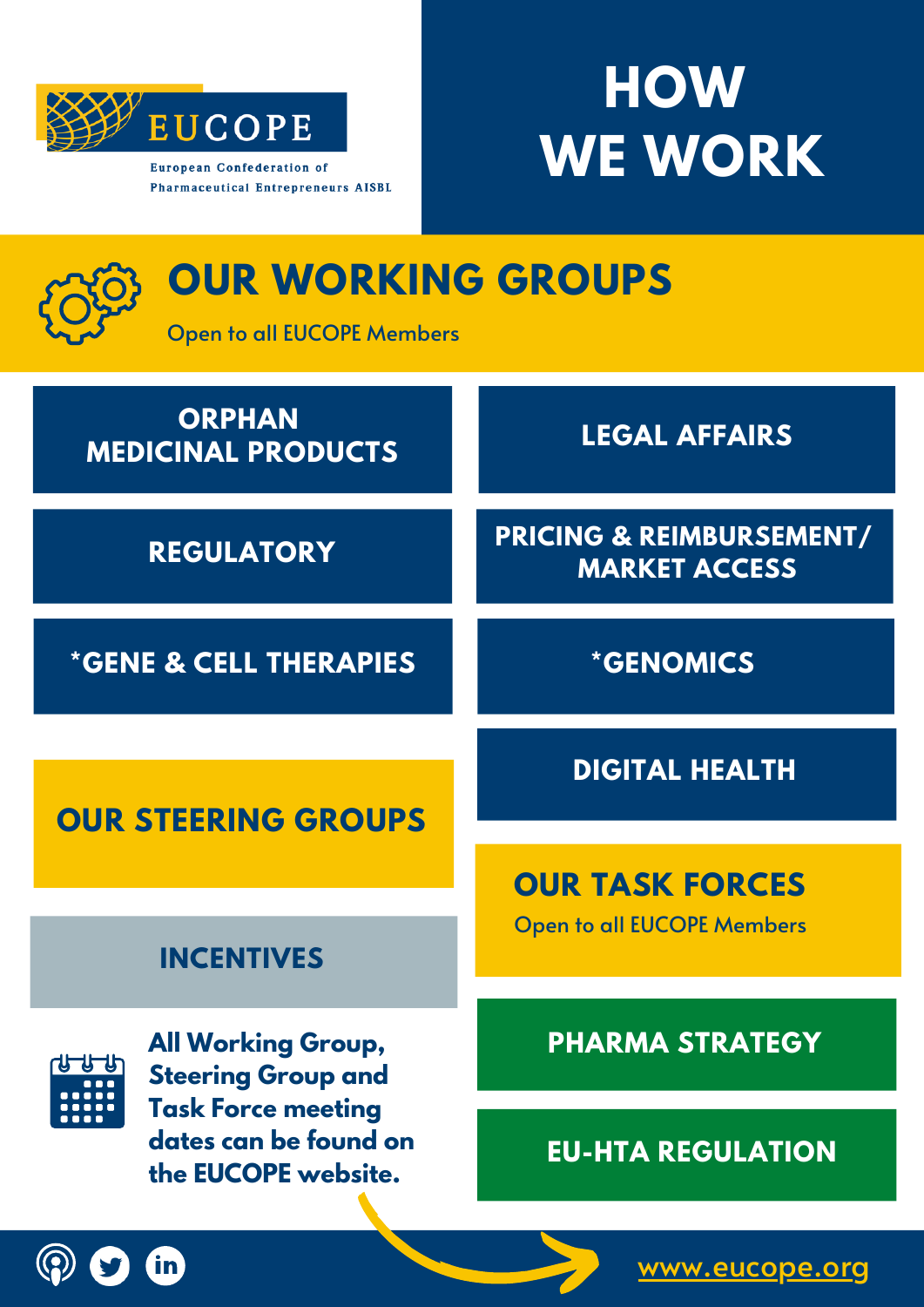

## **ORPHAN MEDICINAL PRODUCTS (OMP)**

#### WORKING GROUP



Shaping EUCOPE' s response to the OMP Regulation and discussing EU, national and international developments in orphan medicinal products



- Updates and analyses on the latest EU and national developments on OMP and rare diseases
- Engage and network with institutional, non-profit, and academic stakeholders invited regularly to present and discuss legislative OMP and rare diseases developments
- Suggest topics of focus and speakers for the group meetings



The OMP Working Group offers an opportunity to discuss the latest legislative and policy developments on rare diseases and orphan drugs at the EU and Member State level without neglecting relevant global or international developments.

With almost half of our members involved in the research and development of therapies for rare diseases, this group feeds into public consultations and develops position papers that work towards creating better health solutions for persons living with rare diseases in Europe.

\*This group is open to ALL MEMBERS



OMP Working Group Meetings take place once per quarter.



**GROUP CONTACT INFORMATION**

Vittoria Carraro carraro@eucope.org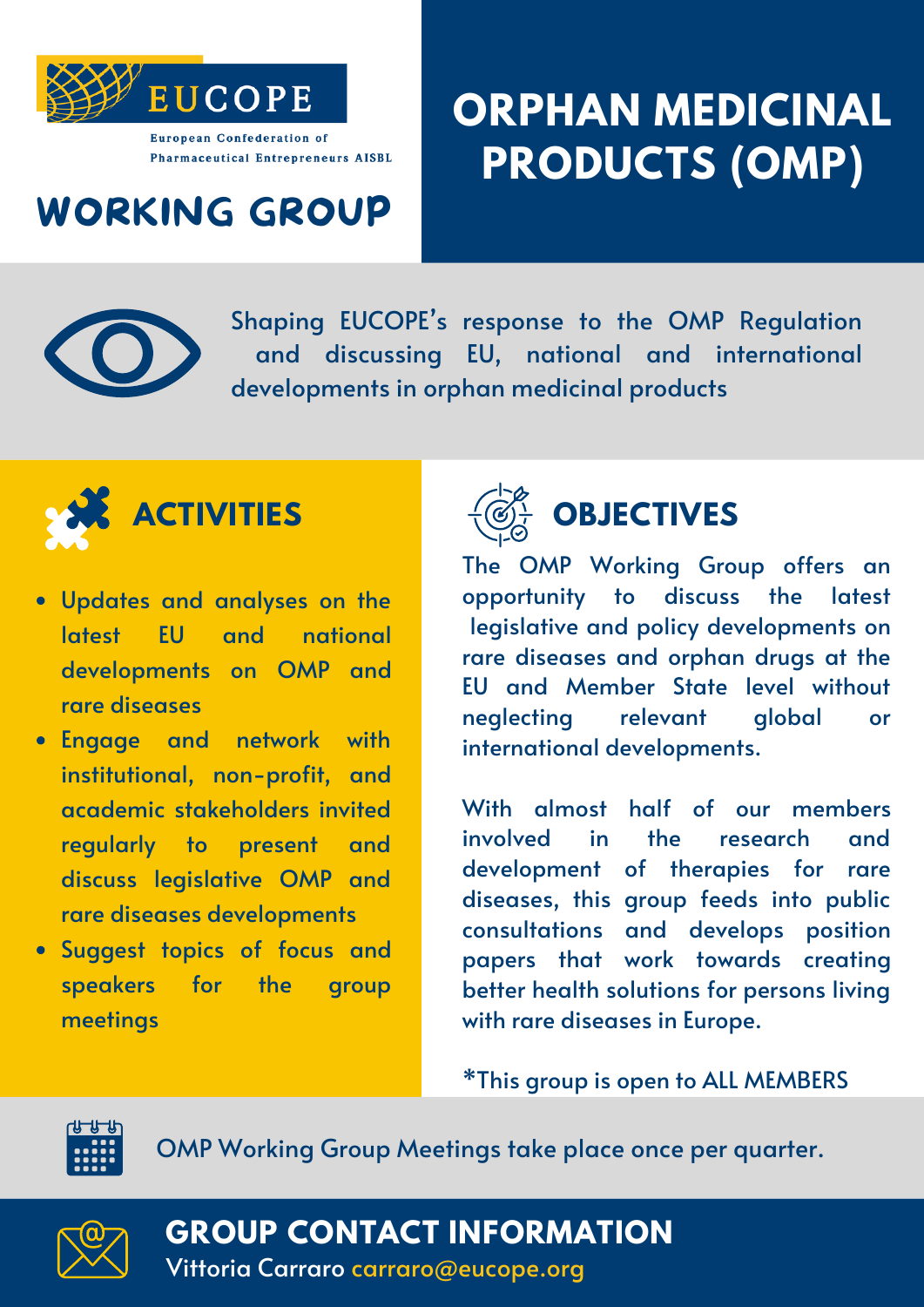

## **LEGAL AFFAIRS**

### WORKING GROUP



Providing information and discussion on European case law and relevant legal developments related to pharmaceuticals and biotechnologies.



- Discusses ongoing legislative procedures, implementation and application of existing law and case law relevant for the life sciences sector.
- Prepares possible interventions by EUCOPE in proceedings before the European Court of Justice.
- Informs and supports the work of other EUCOPE Working Groups and Task Forces.



The Legal Affairs working group provides legal insights and commentary to support the rest of the working groups and task forces within the wider association. It can also provide ad hoc advice to members when needed.

Aimed at in-house lawyers and lawyers in private practice, the Legal Affairs Working Group serves a complementary role within the EUCOPE organisation.

\*This group is primarily intended for lawyers but still open to ALL MEMBERS.



Legal Affairs Working Group meets twice per year.



Oliver Sude sude@eucope.org **GROUP CONTACT INFORMATION**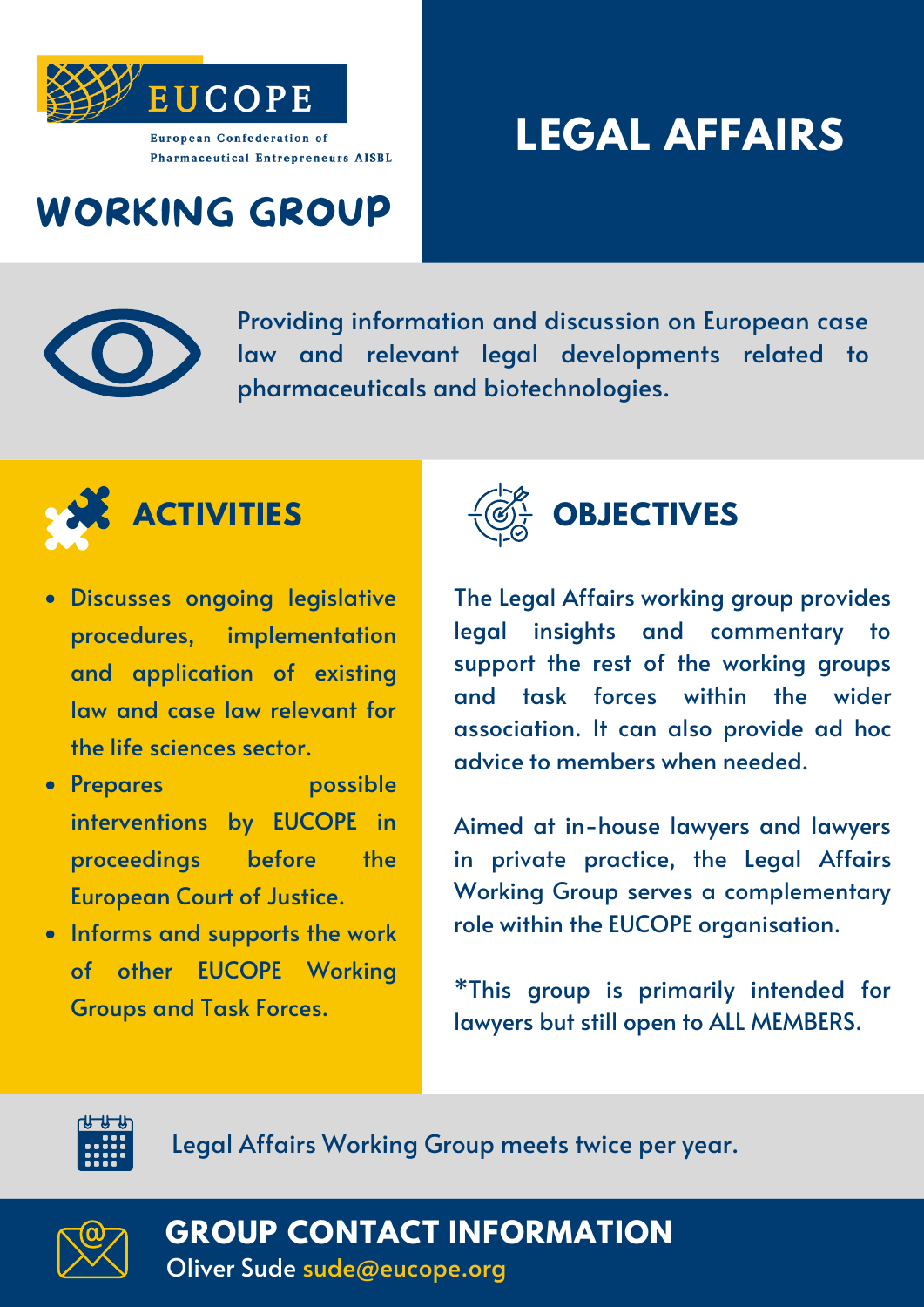

## **REGULATORY WORKING GROUP**

### WORKING GROUP



Shaping EUCOPE' s stakeholder representation in regulatory bodies and providing steady information and discussion on regulatory issues.



- Updates and analyses on the latest EU and national developments on regulatory affairs and priorities such as: R&D, Clinical Trials, MDR/IVDR Implementation
- Engage with regulatory policy leads and subject matter experts
- Suggest ad hoc topics of focus, raise awareness and suggest speakers for the focus group meetings



The Regulatory Working Group offers strategic, concise and effective opportunities to discuss all regulatory matters at the national and European level. In order to focus on top priorities, the Regulatory Working Group has changed its approach by re-organising into nine (9) focus groups, each led regulatory policy leaders and subject matter experts.

\*This working group is open to ALL **MEMBERS** 



Regulatory Working Group meetings take place once per quarter.



**GROUP CONTACT INFORMATION**

Maren von Fritschen vonfritschen@eucope.org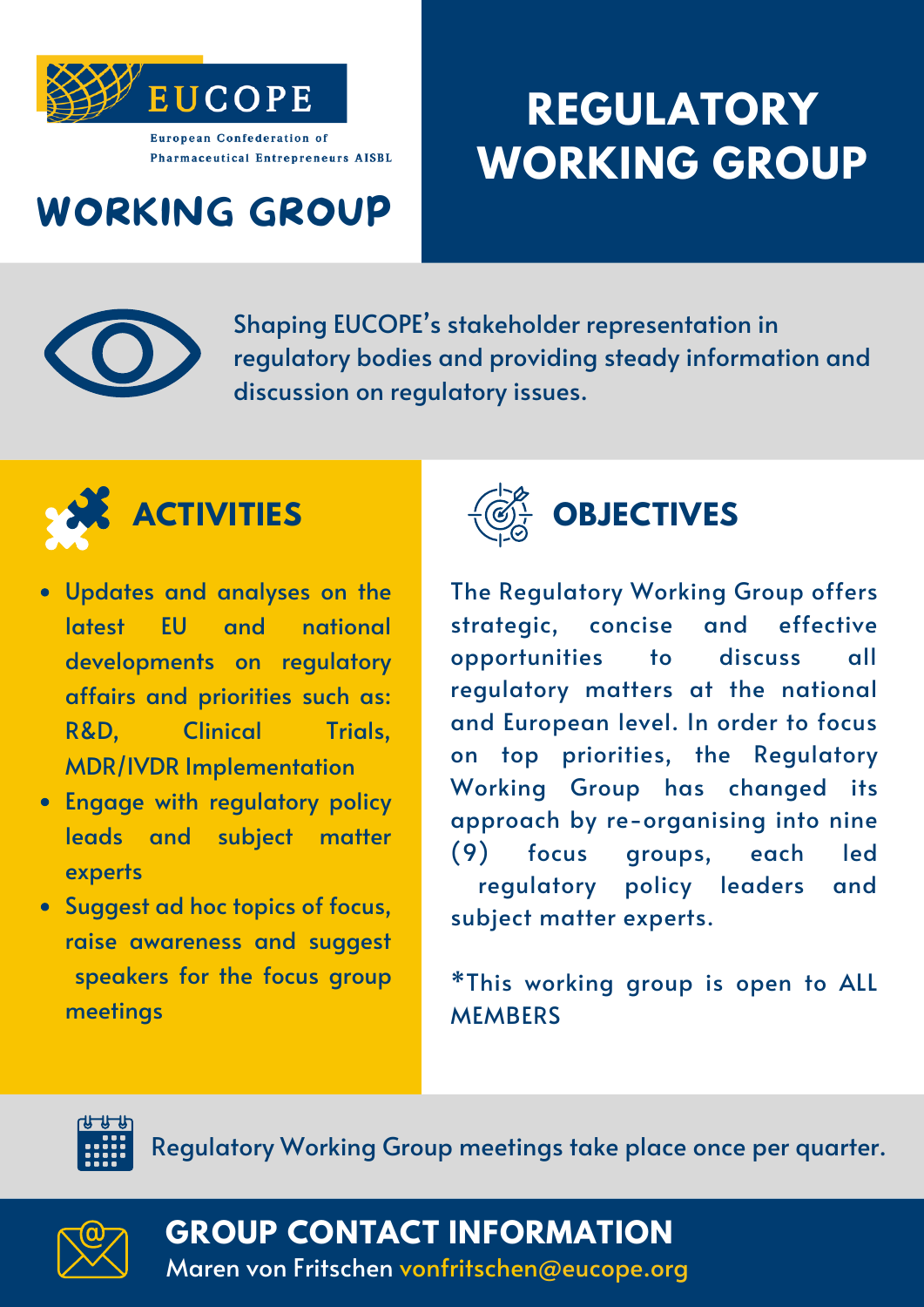

## **CELL & GENE THERAPIES**

## WORKING GROUP



Informing EUCOPE' s position and engagement on relevant EU policy discussions while advancing an appropriate assessment and reimbursement environment to improve access to ATMPs.



- Updates and analyses on the latest EU developments related to ATMP space
- Provides an opportunity to feed into and shape the development of EUCOPE's positions
- Engage and network with institutional, non-profit, and academic stakeholders invited regularly to present and discuss legislative developments



#### **ACTIVITIES**  $\left(\overline{\mathcal{O}}\right)$  **OBJECTIVES**

The Cell & Gene Therapies Working Group is a forum to discuss developments and identify solutions to promote access to ATMPs. The group provides a vehicle to address common challenges and present a shared vision for a paradigm-changing therapy.

\*This group is open to INSTITUTIONAL MEMBERS ONLY.

Cell & Gene Therapies Working Group meetings take place once per quarter, with ad-hoc meetings on occasion.



**GROUP CONTACT INFORMATION**

Victor Maertens maertens@eucope.org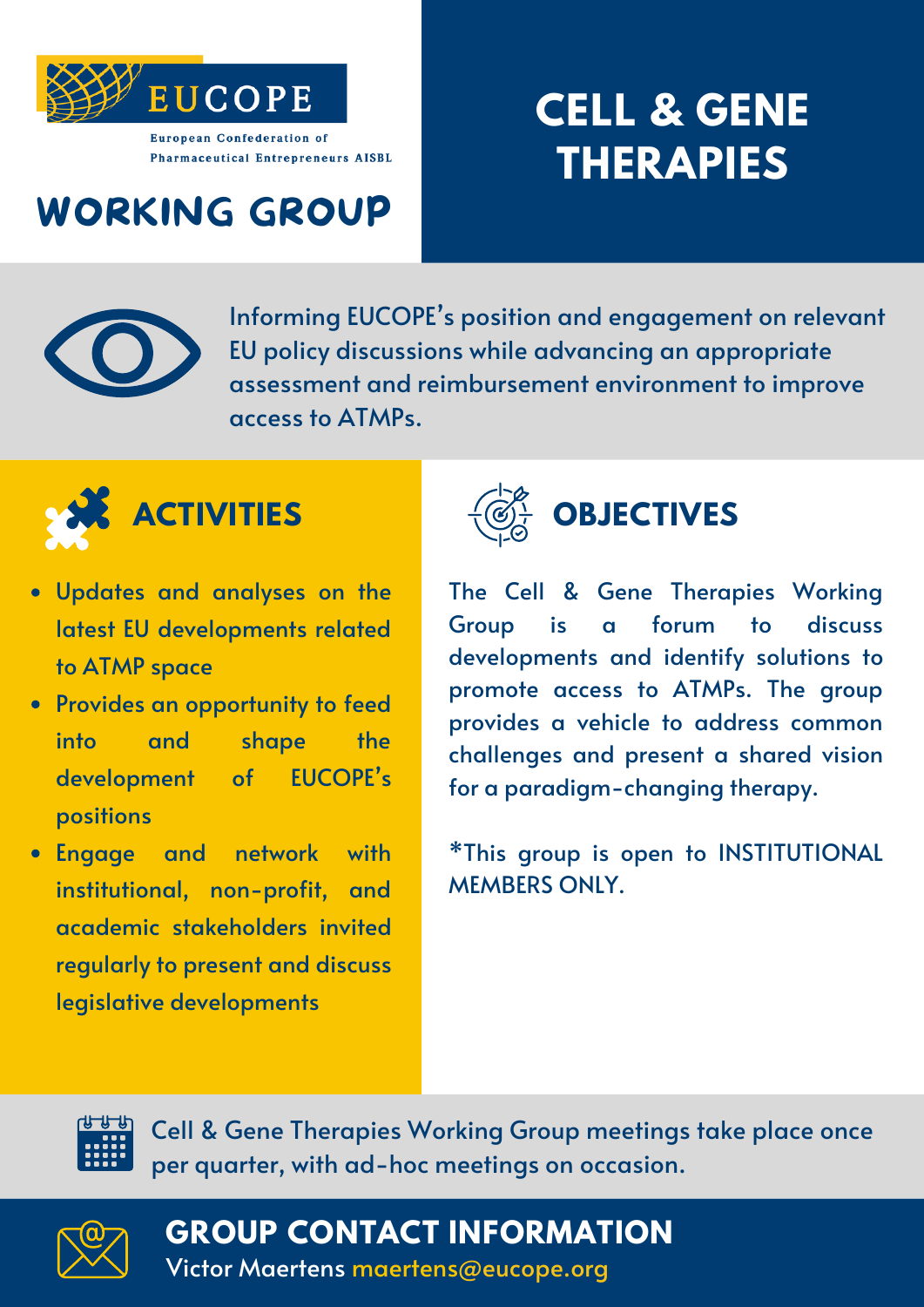

## **PRICING & REIMBURSEMENT / MARKET ACCESS**

#### WORKING GROUP



Discussing relevant pricing and reimbursement developments at EU and Member States level while forming EUCOPE' s response to market access topics.



- Updates and analyses on the latest developments related to pricing reimbursement and market access in the EU and Member States
- Provides opportunities to suggest topics of focus and speakers for the group meetings
- Offers members the opportunity to develop common positions



#### **ACTIVITIES**  $\left\{\overline{\mathbb{Q}}\right\}$  **OBJECTIVES**

The P&R/Market Access Working Group offers the opportunity to discuss the current legislative/regulatory developments in key European markets for pharmaceuticals and their impact on pricing and reimbursement/market access decisions. This includes the exchange of up-to-date information as well as thorough legal analysis and concrete assessments of current legislative and regulatory proposals.

\*This group is open toALL MEMBERS.



Pricing & Reimbursement/Market Access Working Group meetings take place once per quarter.



Matias Olsen olsen@eucope.org **GROUP CONTACT INFORMATION**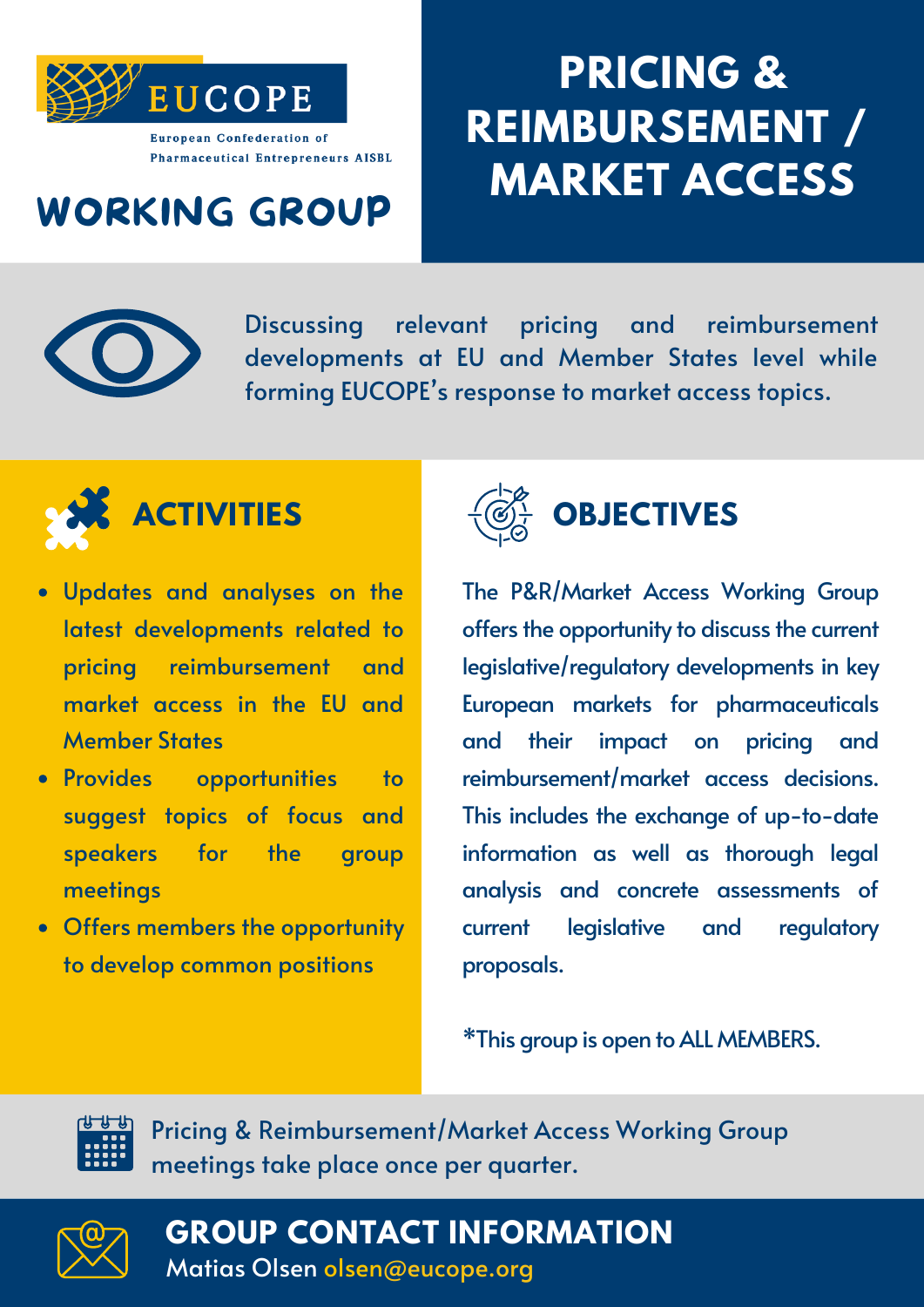

## **GENOMICS**

## WORKING GROUP



Working towards adequate pricing and reimbursement for advanced diagnostics.



- Monitoring and updates on changes to pricing and reimbursement frameworks for advanced diagnostics at the national level
- Engagement on key EU dossiers, including Europe ' s Beating Cancer Plan and the EU Cancer Mission
- Engaging in discussions with stakeholders and decisionmakers around the value of advanced diagnostics



The Genomics Working Group is made up of advanced diagnostics companies that have come together to ensure Europe will be able to draw benefit from the significant advances that have been made in genomic testing.

The group aims to facilitate a dialogue around these technologies at EU level and in key Member States, in order to make decision-makers and stakeholders more aware of their value and work towards fit-for-purpose assessment frameworks and effective pathways for reimbursement of genomic testing.

\*This group is open to all advanced diagnostic companies within EUCOPE.



Genomics Working Group meetings take place on a monthly basis.



**GROUP CONTACT INFORMATION**

Matias Olsen olsen@eucope.org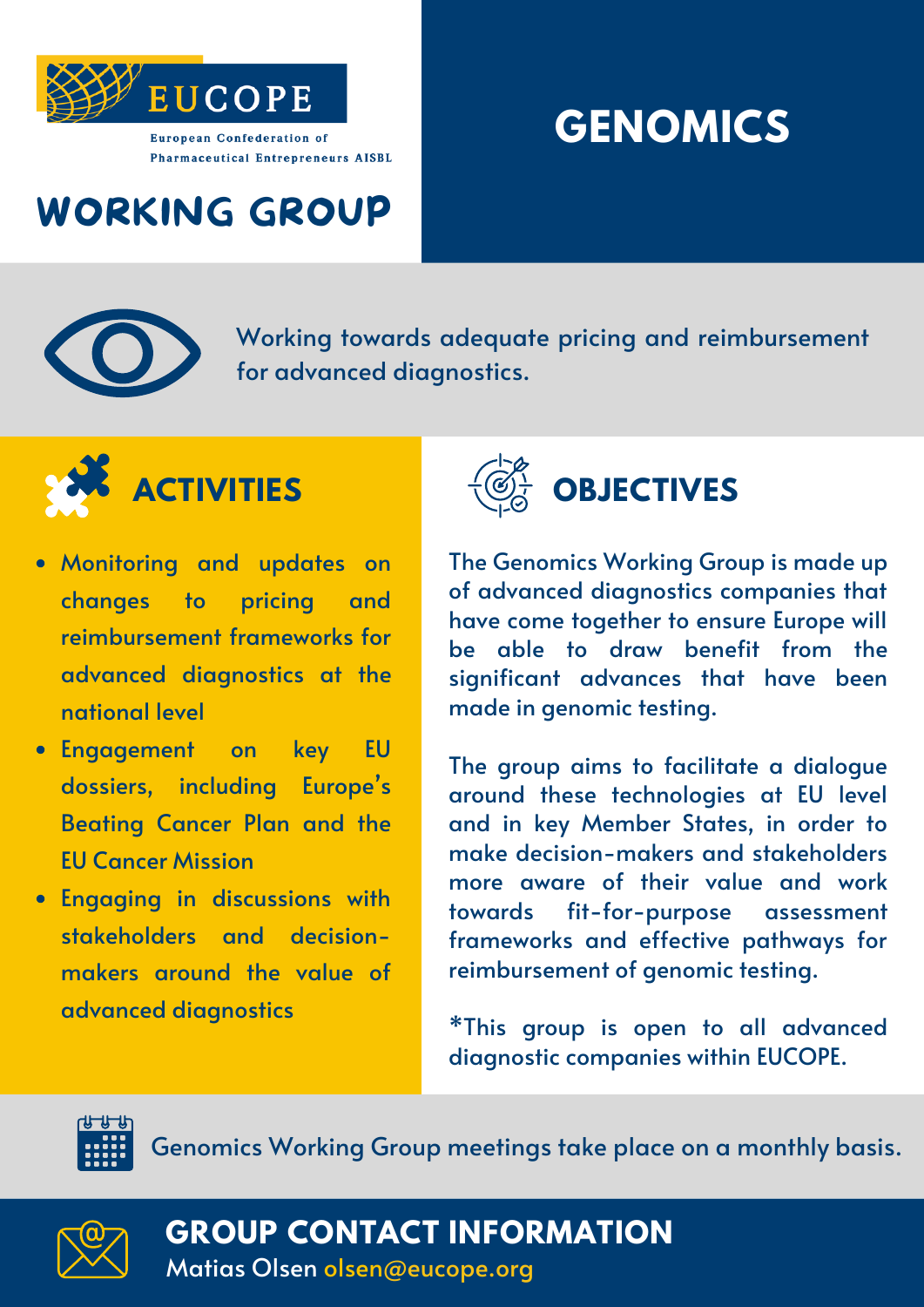

## **DIGITAL HEALTH**

## WORKING GROUP



Leading the discussion on digital health topics and shaping EUCOPE' s position on EU' s digital health policy.



- Updates and analyses on the latest developments related to the European Health Data Space and Artificial Intelligence (AI) Act
- Opportunities to feed into and shape the development of EUCOPE' s positions
- Opportunities to engage and network with institutional, non-profit, and academic stakeholders invited regularly to present and discuss legislative developments



The Digital Health Working Group was formed to respond to members ' needs and the current political impetus on artificial intelligence (AI) and digital health.

EUCOPE is also part of the eHealth [Stakeholder](https://digital-strategy.ec.europa.eu/en/policies/ehealth-experts) Group, an expert group that provides advice and expertise to the European Commission on topics related to the digital transformation of health and care, such as health data, digital health services or the use of artificial intelligence.

\*This group is open to ALL MEMBERS



Digital Health Working Group meetings take place twice per year.



**GROUP CONTACT INFORMATION**

Vittoria Carraro carraro@eucope.org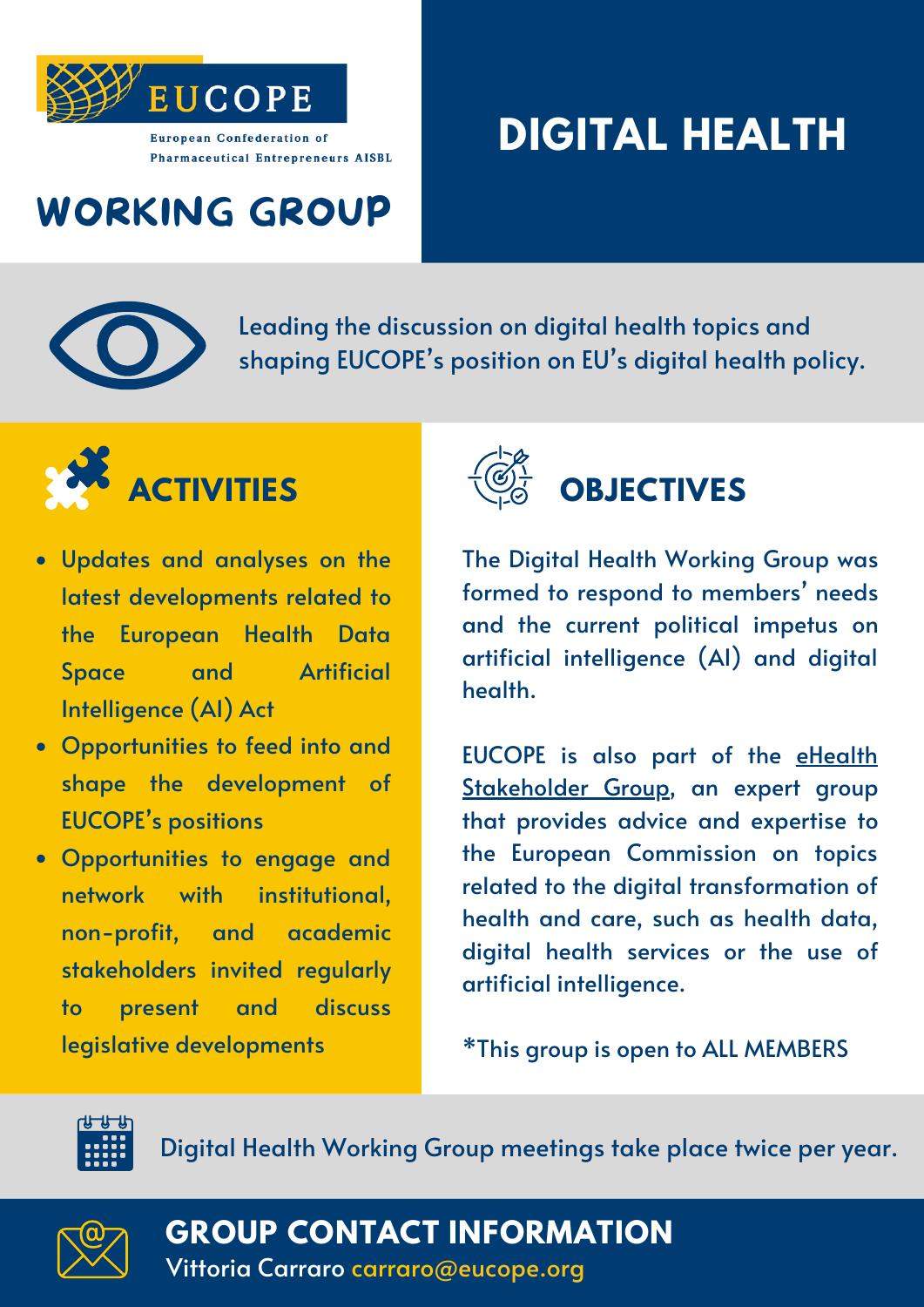

# **INCENTIVES STEERING GROUP (ISG)**

## STEERING GROUP



Working to ensure the European incentives framework remains attractive and functional for industry.



- Political analyses and intelligence on the OMP Regulation incentives review and related issues
- Ad hoc technical analyses from expert service providers
- Close involvement in engagement and dissemination activities and shaping of the EUCOPE strategy on incentives for OMPs
- The opportunity to input in EUCOPE's approach to multistakeholder partnerships on rare diseases



The Incentives Steering Group (ISG) offers the opportunity to discuss the current legislative developments in relation to the European Commission's revision of pharmaceutical incentives, in particular, the revision of the Orphan Medicinal Products (OMP) Regulation.

The group defines strategies to engage on the Orphan Medicinal Products Regulation review and develops advocacy and dissemination activities on incentives related to orphan drugs in Europe.

\*\*ISG membership is conditional to an additional fee



Incentives Steering Group meetings take place on a monthly basis and work in close coordination with other Working Groups.



**GROUP CONTACT INFORMATION**

Vittoria Carraro carraro@eucope.org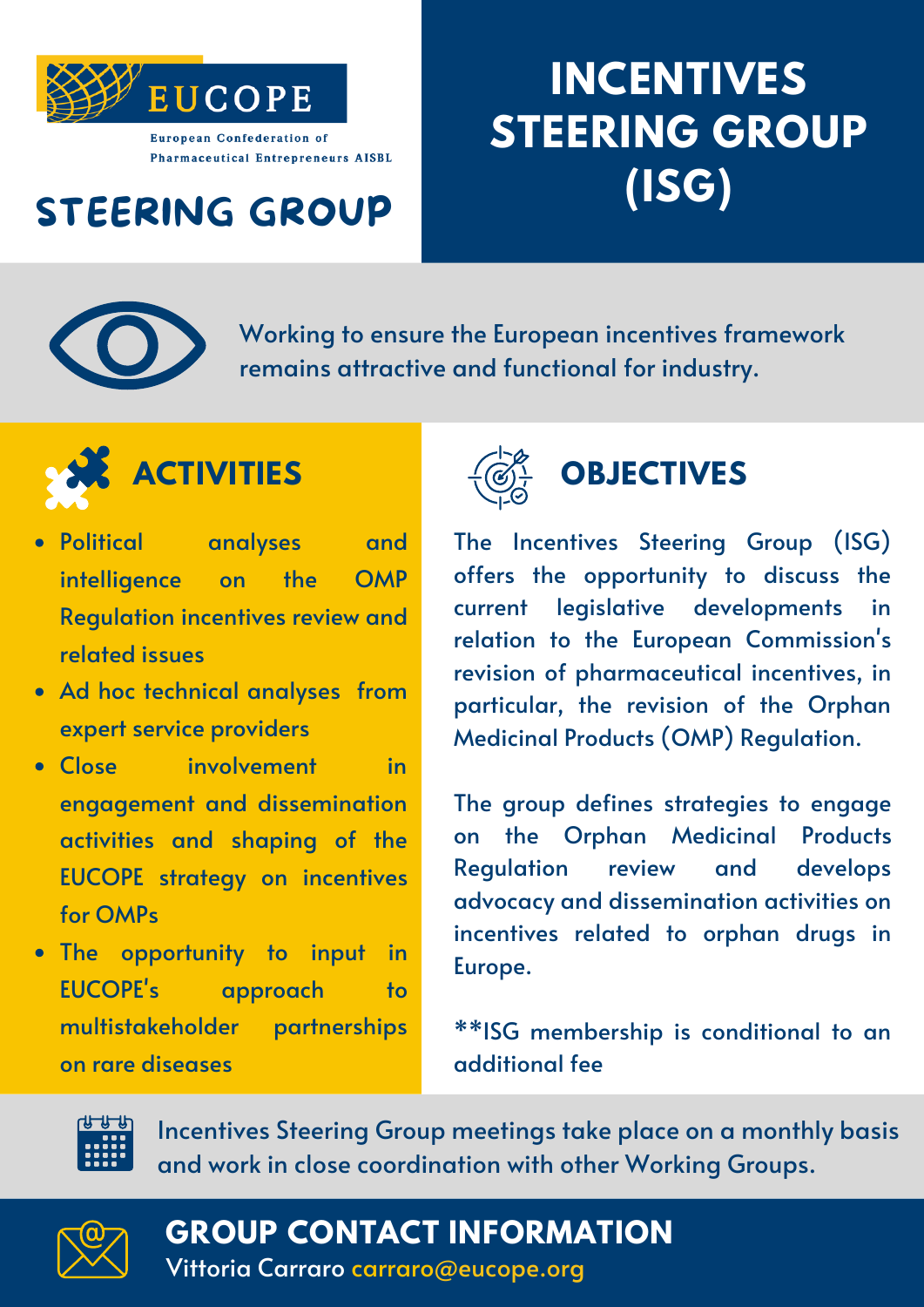

## TASK FORCE

## **PHARMACEUTICAL STRATEGY TASK FORCE**



Driving EUROPE' s response and engagement on the Commission ' s Pharmaceutical Strategy, with a specific focus on the General Pharmaceutical Legislation review.



- Updates and analyses on the latest developments related to the GPL and Pharma Strategy
- Provides opportunities to engage with the EU' s formal review process of the GPL
- Offers opportunities to feed into and shape the development of EUCOPE' s positions
- Engage and network with institutional, non-profit, and academic stakeholders invited regularly to discuss legislative developments



The Pharmaceutical Strategy Task Force was formed in response to the launch of the Pharmaceutical Strategy. The group analyses Commission initiatives and tracks key developments.

With a specific focus on the review of the General Pharmaceutical Legislation (GPL), the Task Force is a mechanism to develop and deliver a shared industry position to the most fundamental review to the EU pharmaceutical legislations, and engage broadly on policy developments that will inform the EU pharmaceutical landscape in the coming decades.

\*This group is open to ALL MEMBERS



The Pharmaceutical Strategy Task Force meetings take place on a monthly basis.



**GROUP CONTACT INFORMATION** Victor Maertens maertens@eucope.org